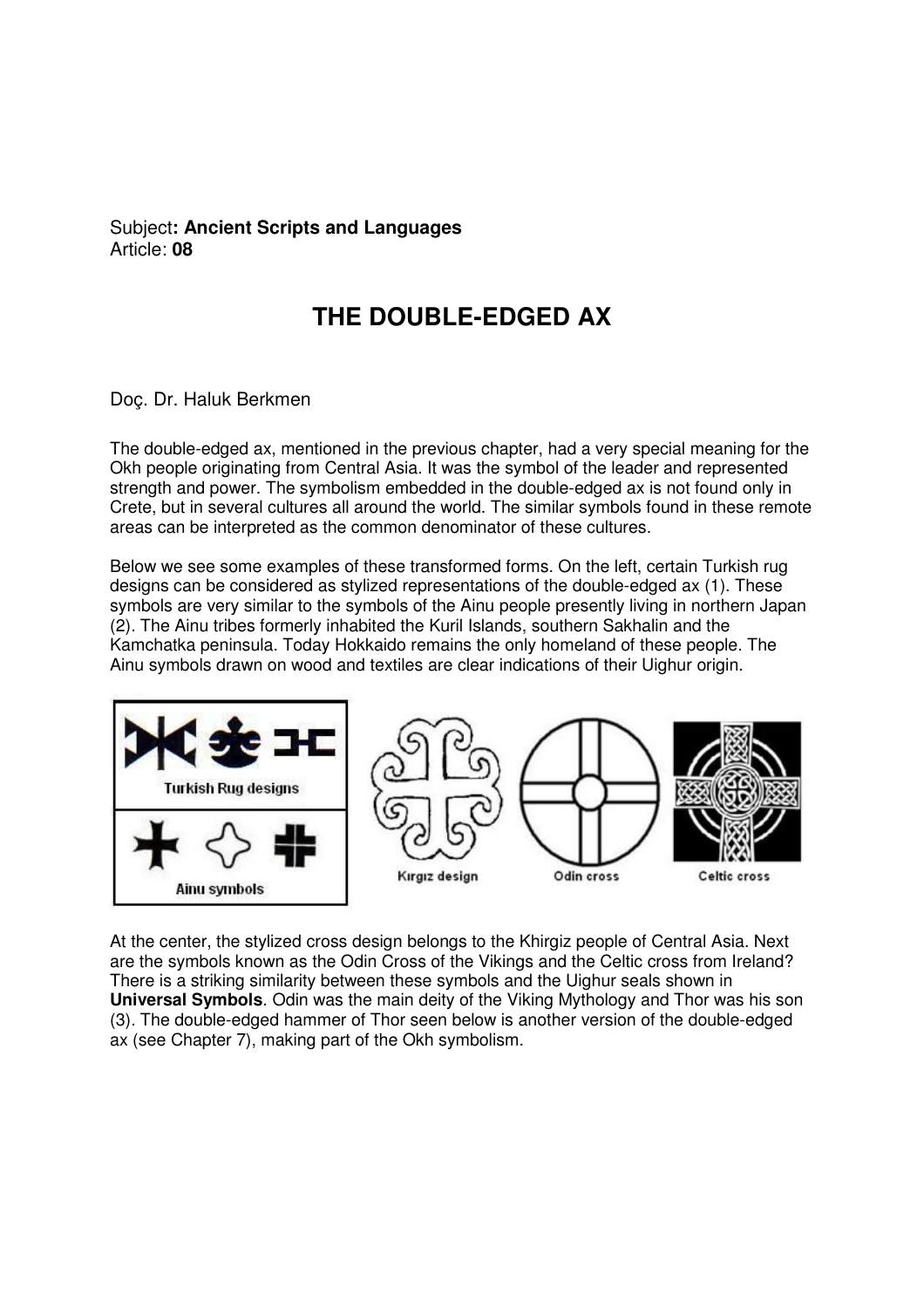



Viking Thor hammers and mold from Denmark -Bornholm

Odin known also as Wotan was the primordial deity of the Norse Mythology. He resided in a celestial region called **Asgård** (As-gord or garden of the **As** tribes). In Asgard we find the connection to the As people who were belonging to the early Asiatic Uighur Empire (see Chapter 1). It is very probable that the Vikings, who were venerating their ancestors, promoted some of their ancient leaders to the level of sacred deity. This is how a complicated Norse pantheon came into being. The meaning of **Odin** came probably from **Otin**, as a concatenation of two monosyllabic root words of the Proto-language. "Ot" meant "fire" and "in" means "descend" in Turkish. Therefore, Otin or Odin means "**descending fire**". This etymology agrees well with the belief that the spear of Odin always found its target. Since Odin resided in the unseen celestial realm, the lightning (fire) descending from the sky was accepted to be no other than his punishing spear.

Odin had many sons but the most venerated one was Thor, the god of thunder. Since thunder always follows lightning, the logical conclusion requires that Thor is the son of Odin. But the name **Thor** may also have ancient connections to the Tur (pronounced as Toor) tribes of Asia. The Tur tribes united with the Okh tribes to form a loose federation of tribes called the **Tur-Okh** or the **Turok**, which were the ancestors of the present Turkish people. Notice that Turks are known as the Török –in Hungarian- and also as the Turani and Türki (Ref. 5 of Chapter 1) in many historical sources.

The map in Chapter 1 shows a vast territory named Occitania which covers, among other regions, north Italy. The ancient settlers of this region are known to be the Etruscans. This name is the concatenated form of **E-Tur-Oscan**, meaning "the Tur and the Osc federation of tribes". The E in "Etruscan" stands for "Est" meaning "is /are" in Latin. One can find many linguistic and cultural similarities between the Ural-Altaic languages and Etruscan. There is a region in Italy called Toscana, whose origin is most probably **Tur-Osc-Ana**, meaning "mother of the Tur and Osc". There is also the city called Tarquinia, in the province of Lazio, Italy. Tarquinia was an important city in ancient Etruria, home of two Etruscan kings, Tarquinius Priscus and Tarquinius Superbus. The similarity between **Tarquin** and **Tarkan** (see Chapter 5) points to the title of the Eurasian ruler **Tur-Khan**. Considering the clear correlation between these titles, it is difficult to accept these similarities as being pure coincidence.

The ancient languages spoken during the iron age of Italy can be approximately distributed as shown in the map. But these regions were not separated by clear-cut country borders, as we know borders are today. They were rather locations where written inscriptions of certain local dialects have been densely found. The Oscan language had much in common with Latin but contained many striking differences. Many common word-groups in Latin were absent and were represented by entirely different forms in Oscan. Dialects of Oscan include